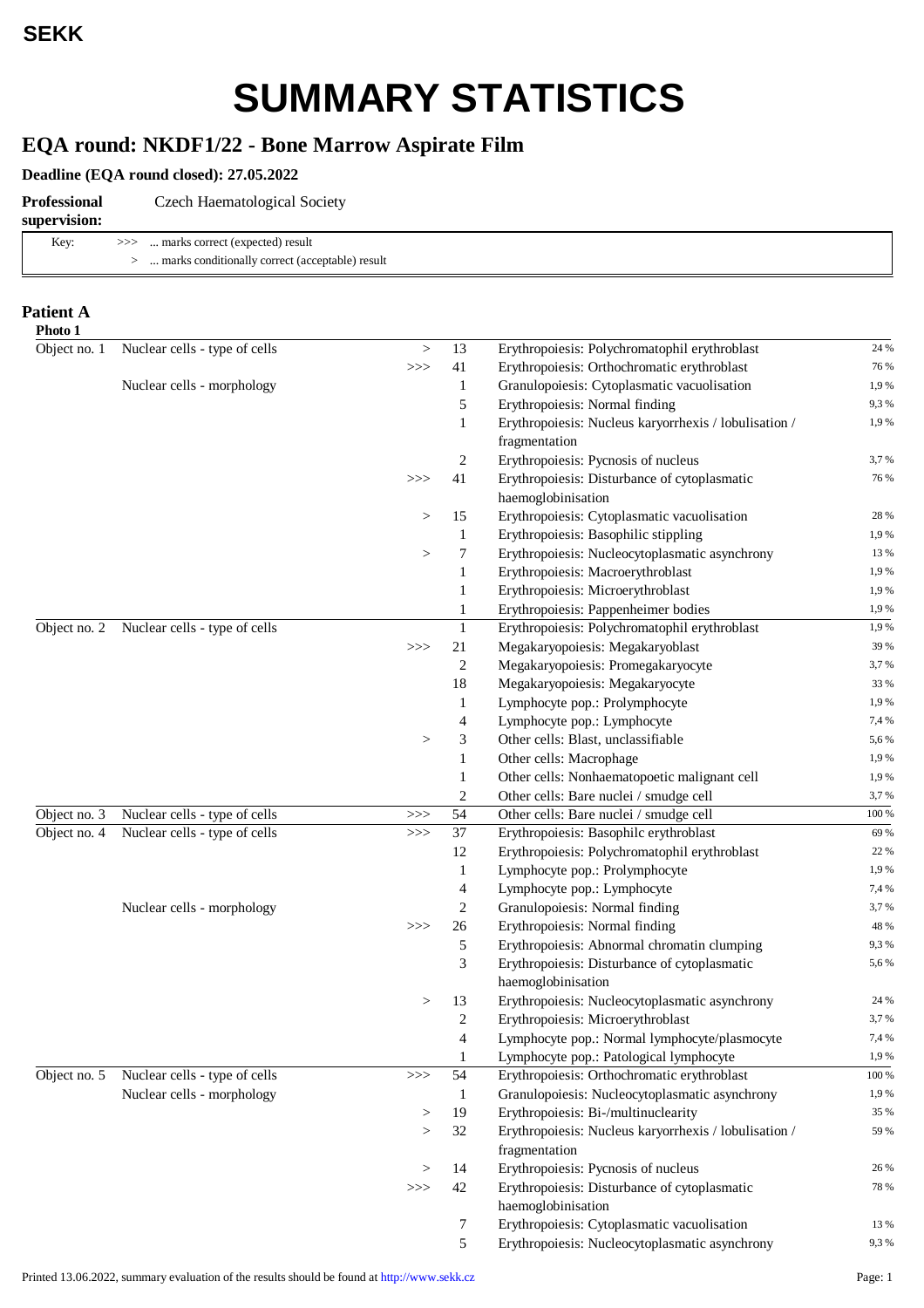### **SEKK NKDF1/22 - Bone Marrow Aspirate Film**

**Patient A Photo 1**

| Object no. 5           | Nuclear cells - morphology    |       | $\mathbf{1}$   | Erythropoiesis: Megaloerythroblast                         | 1,9%  |
|------------------------|-------------------------------|-------|----------------|------------------------------------------------------------|-------|
|                        |                               |       | 3              | Erythropoiesis: Macroerythroblast                          | 5,6%  |
| Photo 2                |                               |       |                |                                                            |       |
| Object no. 1           | Nuclear cells - type of cells | $>>>$ | 53             | Other cells: Bare nuclei / smudge cell                     | 98 %  |
| Object no. 2           | Nuclear cells - type of cells | $>>>$ | 22             | Erythropoiesis: Basophilc erythroblast                     | 41 %  |
|                        |                               | $\,>$ | 30             | Erythropoiesis: Polychromatophil erythroblast              | 56 %  |
|                        |                               |       | 1              | Lymphocyte pop.: Lymphocyte                                | 1,9%  |
|                        | Nuclear cells - morphology    |       | 1              | Granulopoiesis: Nucleocytoplasmatic asynchrony             | 1,9%  |
|                        |                               | $>>>$ | 23             | Erythropoiesis: Normal finding                             | 43 %  |
|                        |                               |       | -1             | Erythropoiesis: Pycnosis of nucleus                        | 1,9%  |
|                        |                               | >     | 17             | Erythropoiesis: Disturbance of cytoplasmatic               | 31 %  |
|                        |                               |       |                | haemoglobinisation                                         |       |
|                        |                               | $\,>$ | 12             | Erythropoiesis: Nucleocytoplasmatic asynchrony             | 22 %  |
|                        |                               |       | 1              | Lymphocyte pop.: Normal lymphocyte/plasmocyte              | 1,9%  |
| Object no. 3           | Nuclear cells - type of cells |       | $\overline{4}$ | Granulopoiesis: Neutrophil metamyelocyte                   | 7,4 % |
|                        |                               |       | 12             | Granulopoiesis: Neutrophil bar                             | 22 %  |
|                        |                               | $>>>$ | 34             | Granulopoiesis: Neutrophil segment                         | 63 %  |
|                        |                               |       | 1              | Erythropoiesis: Orthochromatic erythroblast                | 1,9%  |
|                        |                               |       | 1              | Monocyte pop: Promonocyte                                  | 1,9%  |
|                        |                               |       | 1              | Monocyte pop: Monocyte                                     | 1,9%  |
|                        | Nuclear cells - morphology    | $>>>$ | 48             | Granulopoiesis: Hypo-/agranularity                         | 89 %  |
|                        |                               |       | 5              | Granulopoiesis: Neutrophil disgranularity                  | 9,3%  |
|                        |                               |       | $\overline{c}$ | Granulopoiesis: Cytoplasmatic vacuolisation                | 3,7%  |
|                        |                               |       | 12             | Granulopoiesis: Nucleocytoplasmatic asynchrony             | 22 %  |
|                        |                               |       | $\overline{c}$ | Granulopoiesis: Megalostabs and megalometamyelocytes       | 3,7%  |
|                        |                               |       | $\mathbf{1}$   | Granulopoiesis: Macropolycyte                              | 1,9%  |
|                        |                               | $>>>$ | 27             | Granulopoiesis: Neutrophil and eosinophil hyposegmentation | 50 %  |
|                        |                               |       |                | and acquired Pelger-Huët anomaly                           |       |
|                        |                               |       | 1              | Erythropoiesis: Bi-/multinuclearity                        | 1,9%  |
|                        |                               |       | $\mathbf{1}$   | Monocyte pop: Normal finding                               | 1,9%  |
|                        |                               |       | 1              | Monocyte pop: Atypical/reactive monocyte                   | 1,9%  |
| Object no. 4           | Nuclear cells - type of cells |       | 3              | Megakaryopoiesis: Megakaryocyte                            | 5,6%  |
|                        |                               | >>>   | 50             | Other cells: Macrophage                                    | 93 %  |
| Object no. 5           | Nuclear cells - type of cells | $>>>$ | 8              | Erythropoiesis: Proerythroblast                            | 15 %  |
|                        |                               | >     | 33             | Erythropoiesis: Basophilc erythroblast                     | 61 %  |
|                        |                               |       | 2              | Erythropoiesis: Polychromatophil erythroblast              | 3,7%  |
|                        |                               |       | $\mathbf{2}$   | Megakaryopoiesis: Megakaryoblast                           | 3,7%  |
|                        |                               |       | 5              | Megakaryopoiesis: Megakaryocyte                            | 9,3%  |
|                        |                               |       | $\mathbf{1}$   | Lymphocyte pop.: Prolymphocyte                             | 1,9%  |
|                        |                               |       | $\overline{c}$ | Lymphocyte pop.: Lymphocyte                                | 3,7%  |
|                        | Nuclear cells - morphology    |       | $\mathbf{1}$   | Granulopoiesis: Nucleocytoplasmatic asynchrony             | 1,9%  |
|                        |                               | $>>>$ | 19             | Erythropoiesis: Normal finding                             | 35 %  |
|                        |                               |       | 3              | Erythropoiesis: Abnormal chromatin clumping                | 5,6%  |
|                        |                               |       | 6              | Erythropoiesis: Disturbance of cytoplasmatic               | 11 %  |
|                        |                               |       |                | haemoglobinisation                                         |       |
|                        |                               |       | 11             | Erythropoiesis: Nucleocytoplasmatic asynchrony             | 20 %  |
|                        |                               |       | 1              | Erythropoiesis: Macroerythroblast                          | 1,9%  |
|                        |                               |       | $\overline{c}$ | Erythropoiesis: Microerythroblast                          | 3,7%  |
|                        |                               |       | 1              | Megakaryopoiesis: Normal finding                           | 1,9%  |
|                        |                               |       | 1              | Megakaryopoiesis: Hypo-/monolobulisation of nucleus        | 1,9%  |
|                        |                               |       | 5              | Megakaryopoiesis: Micro (mega) karyocyte                   | 9,3%  |
|                        |                               |       | $\mathbf{2}$   | Lymphocyte pop.: Normal lymphocyte/plasmocyte              | 3,7%  |
|                        |                               |       | $\mathbf{1}$   | Lymphocyte pop.: Patological lymphocyte                    | 1,9%  |
|                        | General view and diagnosis    |       |                |                                                            |       |
| Cellularity            |                               | $>>>$ | 36             | Normocellular                                              | 67 %  |
|                        |                               |       | 6              | Hypercellular                                              | 11 %  |
|                        |                               |       | 11             | Hypocellular                                               | 20 %  |
| Granulopoiesis - count |                               |       | $\overline{4}$ | Within physiological limits                                | 7,4 % |
|                        |                               |       | $\overline{2}$ | Increased                                                  | 3,7%  |
|                        |                               | $>>>$ | 47             | Decreased                                                  | 87 %  |
|                        | Granulopoiesis - morphology   | $>>>$ | 53             | Dyspalstic granulopoiesis                                  | 98 %  |
| Erythropoiesis - count |                               |       | 5              | Within physiological limits                                | 9,3%  |
|                        |                               | >>>   | 46             | Increased                                                  | 85 %  |
|                        |                               |       |                |                                                            |       |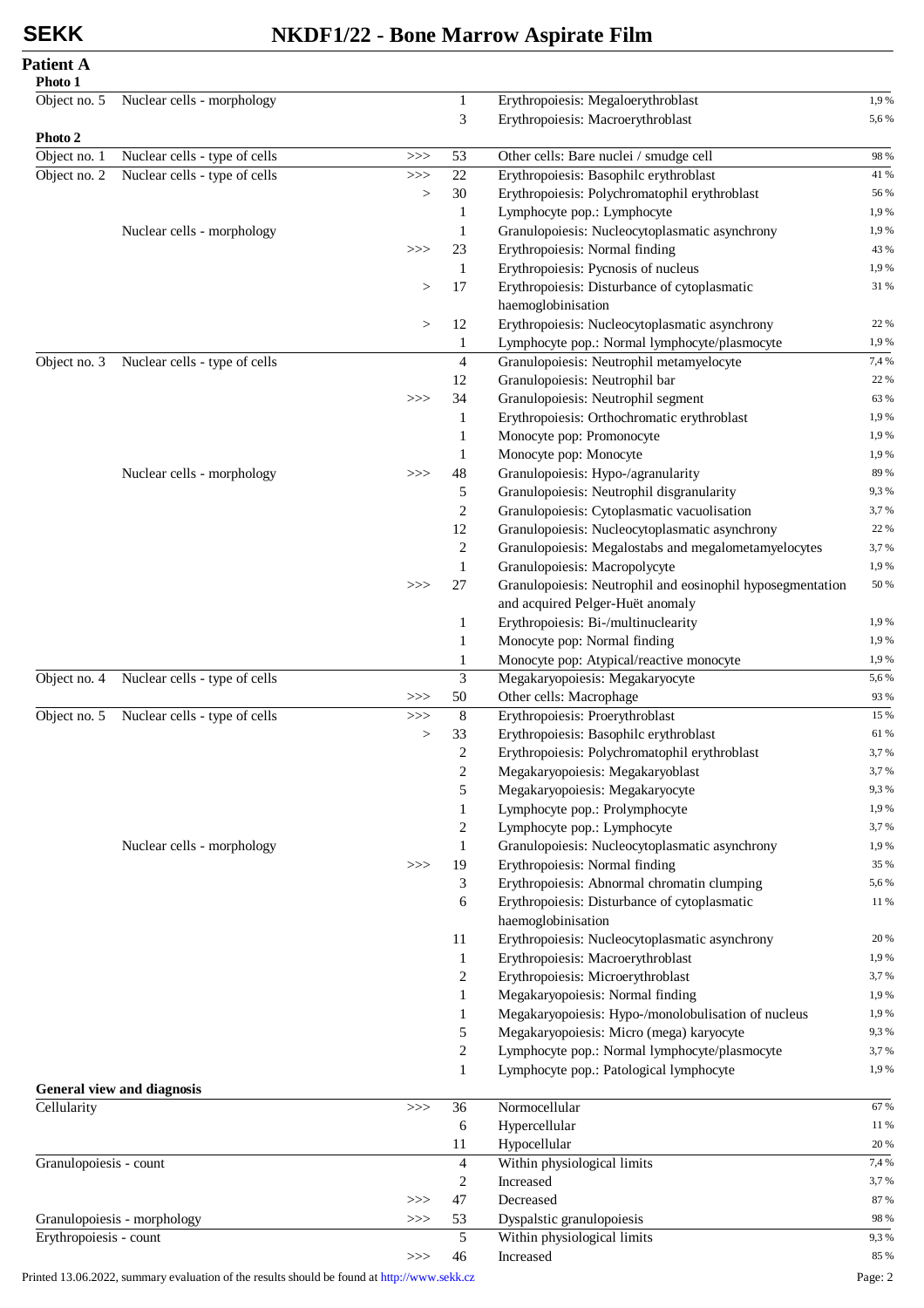# **SEKK NKDF1/22 - Bone Marrow Aspirate Film**

| <b>Patient A</b> |  |
|------------------|--|
|------------------|--|

|                             | General view and diagnosis    |     |                |                                                                     |      |
|-----------------------------|-------------------------------|-----|----------------|---------------------------------------------------------------------|------|
| Erythropoiesis - count      |                               |     | 2              | Decreased                                                           | 3,7% |
| Erythropoiesis - morphology |                               | >>> | 53             | Dysplastic erythropoiesis                                           | 98 % |
| Lymphopoiesis - count       |                               | >>  | 40             | Within physiological limits                                         | 74 % |
|                             |                               |     | 3              | Increased                                                           | 5,6% |
|                             |                               |     | 10             | Decreased                                                           | 19 % |
|                             | Lymphopoiesis - morphology    | >>  | 43             | No significant changes                                              | 80 % |
|                             |                               |     | 5              | Reactive changes/iritations                                         | 9,3% |
|                             |                               |     | 5              | Pathological lymphopoiesis                                          | 9,3% |
| Megakaryopoiesis - count    |                               | >>  | 42             | Within physiological limits                                         | 78 % |
|                             |                               |     | 11             | Increased                                                           | 20 % |
|                             | Megakaryopoiesis - morphology | >>  | 51             | Dysplastic megakaryopoiesis                                         | 94 % |
|                             |                               |     | $\mathbf{1}$   | Atypical megakaryopoiesis                                           | 1,9% |
|                             |                               |     | 1              | Pathological (clonal) megakaryopoiesis                              | 1,9% |
| Estimation of diagnosis     |                               |     | 18             | MDS-MLD (MDS with multilineage dysplasia)                           | 33 % |
|                             |                               | >>  | 30             | MDS-EB (MDS with excess blasts)                                     | 56 % |
|                             |                               |     | 2              | MDS with isolated del(5q)                                           | 3,7% |
|                             |                               |     | 1              | Acute myeloid leukaemia - all types according to WHO (excl.<br>APL) | 1,9% |
|                             |                               |     | 1              | Mature B and T lymphocytes neoplasms (unclassifiable)               | 1,9% |
|                             |                               |     | $\mathbf{1}$   | Metastatic impairment of bone marrow                                | 1,9% |
| <b>Patient B</b><br>Photo 1 |                               |     |                |                                                                     |      |
| Object no. 1                | Nuclear cells - type of cells | >>  | 45             | Granulopoiesis: Promyelocyte                                        | 83 % |
|                             |                               |     | $\,8\,$        | Granulopoiesis: Neutrophil myelocyte                                | 15 % |
|                             | Nuclear cells - morphology    | >>  | $23\,$         | Granulopoiesis: Normal finding                                      | 43 % |
|                             |                               | >   | 12             | Granulopoiesis: Hypergranularity/toxic granulation                  | 22 % |
|                             |                               |     | $\mathbf{1}$   | Granulopoiesis: Neutrophil disgranularity                           | 1,9% |
|                             |                               | >   | $25\,$         | Granulopoiesis: Cytoplasmatic vacuolisation                         | 46 % |
|                             |                               |     | $\mathbf{1}$   | Granulopoiesis: Nucleocytoplasmatic asynchrony                      | 1,9% |
|                             |                               |     | 1              | Granulopoiesis: Abnormal chromatin clumping                         | 1,9% |
| Object no. 2                | Nuclear cells - type of cells | >>  | 53             | Lymphocyte pop.: Plasmocyte                                         | 98 % |
|                             | Nuclear cells - morphology    |     | 8              | Lymphocyte pop.: Normal lymphocyte/plasmocyte                       | 15 % |
|                             |                               | >>> | 45             | Lymphocyte pop.: Patological plasmocyte/plasmablast                 | 83 % |
| Object no. 3                | Nuclear cells - type of cells |     | 2              | Erythropoiesis: Basophilc erythroblast                              | 3,7% |
|                             |                               | >>  | 50             | Erythropoiesis: Polychromatophil erythroblast                       | 93 % |
|                             |                               |     | 1              | Lymphocyte pop.: Lymphocyte                                         | 1,9% |
|                             | Nuclear cells - morphology    | >   | 22             | Erythropoiesis: Normal finding                                      | 41 % |
|                             |                               | >   | 27             | Erythropoiesis: Disturbance of cytoplasmatic                        | 50 % |
|                             |                               |     |                | haemoglobinisation                                                  |      |
|                             |                               |     | 1              | Erythropoiesis: Cytoplasmatic vacuolisation                         | 1,9% |
|                             |                               |     | $\overline{c}$ | Erythropoiesis: Nucleocytoplasmatic asynchrony                      | 3,7% |
|                             |                               |     | $\mathbf{1}$   | Lymphocyte pop.: Patological lymphocyte                             | 1,9% |
| Object no. 4                | Nuclear cells - type of cells | >>  | 52             | Lymphocyte pop.: Lymphocyte                                         | 96 % |
|                             |                               |     | $\mathbf{1}$   | Lymphocyte pop.: Plasmocyte                                         | 1,9% |
|                             | Nuclear cells - morphology    |     | $\overline{c}$ | Granulopoiesis: Normal finding                                      | 3,7% |
|                             |                               | >>  | 46             | Lymphocyte pop.: Normal lymphocyte/plasmocyte                       | 85 % |
|                             |                               |     | 2              | Lymphocyte pop.: Patological lymphocyte                             | 3,7% |
|                             |                               |     | $\mathbf{1}$   | Lymphocyte pop.: Patological plasmocyte/plasmablast                 | 1,9% |
| Object no. 5                | Nuclear cells - type of cells |     | 6              | Granulopoiesis: Neutrophil metamyelocyte                            | 11 % |
|                             |                               | >>  | 40             | Granulopoiesis: Neutrophil bar                                      | 74 % |
|                             |                               |     | $\tau$         | Monocyte pop: Monocyte                                              | 13 % |
|                             | Nuclear cells - morphology    |     | 15             | Granulopoiesis: Normal finding                                      | 28 % |
|                             |                               | >>  | 27             | Granulopoiesis: Hypo-/agranularity                                  | 50 % |
|                             |                               |     | $\mathbf{1}$   | Granulopoiesis: Cytoplasmatic vacuolisation                         | 1,9% |
|                             |                               |     | 5              | Granulopoiesis: Nucleocytoplasmatic asynchrony                      | 9,3% |
|                             |                               |     | $\mathbf{1}$   | Granulopoiesis: Megalostabs and megalometamyelocytes                | 1,9% |
|                             |                               |     | $\overline{c}$ | Granulopoiesis: Abnormal chromatin clumping                         | 3,7% |
|                             |                               |     | 6              | Monocyte pop: Normal finding                                        | 11 % |
|                             |                               |     | $\mathbf{1}$   | Monocyte pop: Atypical/reactive monocyte                            | 1,9% |
| Photo 2                     |                               |     |                |                                                                     |      |
| Object no. 1                | Nuclear cells - type of cells |     | $\mathbf{1}$   | Granulopoiesis: Neutrophil myelocyte                                | 1,9% |
|                             |                               | >>  | 49             | Granulopoiesis: Neutrophil metamyelocyte                            | 91 % |
|                             |                               |     |                |                                                                     |      |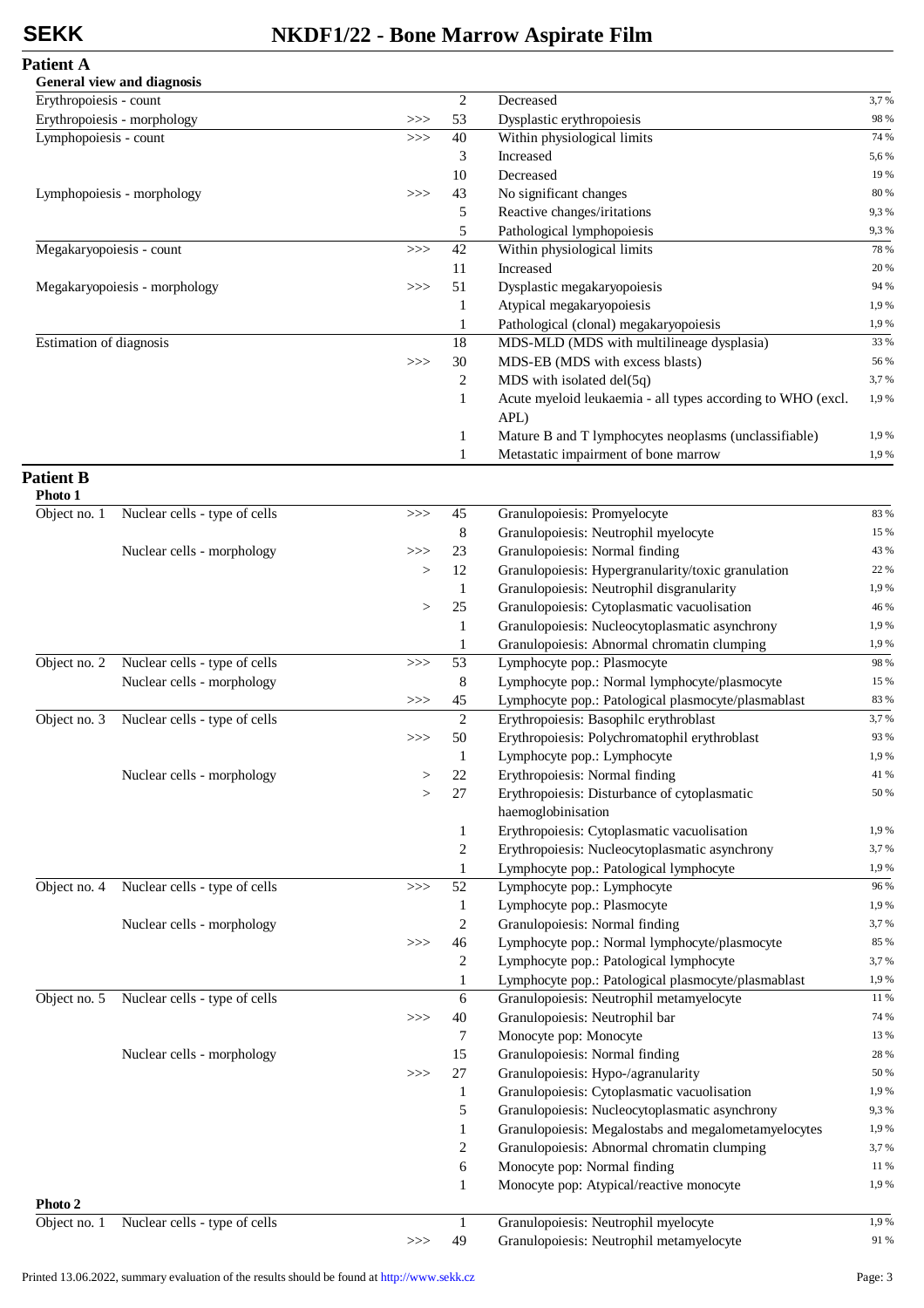## **SEKK NKDF1/22 - Bone Marrow Aspirate Film**

| <b>Patient B</b> |  |
|------------------|--|
| Dhata 2          |  |

| Photo 2                 |                                   |        |                |                                                            |       |
|-------------------------|-----------------------------------|--------|----------------|------------------------------------------------------------|-------|
| Object no. 1            | Nuclear cells - type of cells     |        | 3              | Granulopoiesis: Eosinophil metamyelocyte                   | 5,6%  |
|                         | Nuclear cells - morphology        | $>>>$  | 31             | Granulopoiesis: Normal finding                             | 57 %  |
|                         |                                   | $\geq$ | 9              | Granulopoiesis: Hypo-/agranularity                         | 17%   |
|                         |                                   |        | 1              | Granulopoiesis: Neutrophil disgranularity                  | 1,9%  |
|                         |                                   | $\,>$  | 8              | Granulopoiesis: Nucleocytoplasmatic asynchrony             | 15 %  |
|                         |                                   |        | 5              | Granulopoiesis: Abnormal chromatin clumping                | 9,3%  |
|                         |                                   |        | 4              | Granulopoiesis: Döhle bodies                               | 7,4 % |
| Object no. 2            | Nuclear cells - type of cells     |        | $\mathbf{1}$   | Lymphocyte pop.: Plasmocyte                                | 1,9%  |
|                         |                                   | $>>>$  | 51             | Other cells: Macrophage                                    | 94 %  |
|                         |                                   |        | 1              | Other cells: Osteoclast                                    | 1,9%  |
| Object no. 3            | Nuclear cells - type of cells     |        | $\mathbf{1}$   | Granulopoiesis: Neutrophil segment                         | 1,9%  |
|                         |                                   |        | 12             | Lymphocyte pop.: Lymphocyte                                | 22 %  |
|                         |                                   |        | 2              | Lymphocyte pop.: Plasmocyte                                | 3,7%  |
|                         |                                   |        | 1              | Monocyte pop: Promonocyte                                  | 1,9%  |
|                         |                                   | $>>>$  | 37             | Monocyte pop: Monocyte                                     | 69 %  |
|                         | Nuclear cells - morphology        |        | 1              | Granulopoiesis: Neutrophil and eosinophil hyposegmentation | 1,9%  |
|                         |                                   |        |                | and acquired Pelger-Huët anomaly                           |       |
|                         |                                   |        | 11             | Lymphocyte pop.: Patological lymphocyte                    | 20 %  |
|                         |                                   |        | 2              | Lymphocyte pop.: Patological plasmocyte/plasmablast        | 3,7%  |
|                         |                                   | >>     | 25             | Monocyte pop: Normal finding                               | 46 %  |
|                         |                                   |        | 11             | Monocyte pop: Atypical/reactive monocyte                   | 20 %  |
| Object no. 4            | Nuclear cells - type of cells     | >>     | 53             | Lymphocyte pop.: Plasmocyte                                | 98 %  |
|                         | Nuclear cells - morphology        |        | 8              | Lymphocyte pop.: Normal lymphocyte/plasmocyte              | 15 %  |
|                         |                                   |        | 16             | Lymphocyte pop.: Cytoplasmatic vacuolisation               | 30 %  |
|                         |                                   | >>     | 41             | Lymphocyte pop.: Patological plasmocyte/plasmablast        | 76 %  |
| Object no. 5            | Nuclear cells - type of cells     |        | 14             | Erythropoiesis: Polychromatophil erythroblast              | 26 %  |
|                         |                                   | >>>    | 39             | Erythropoiesis: Orthochromatic erythroblast                | 72 %  |
|                         | Nuclear cells - morphology        |        | 3              | Granulopoiesis: Normal finding                             | 5,6%  |
|                         |                                   | >>     | 36             | Erythropoiesis: Normal finding                             | 67 %  |
|                         |                                   |        | 1              | Erythropoiesis: Pycnosis of nucleus                        | 1,9%  |
|                         |                                   |        | $\overline{2}$ | Erythropoiesis: Disturbance of cytoplasmatic               | 3,7%  |
|                         |                                   |        |                | haemoglobinisation                                         |       |
|                         |                                   |        | 5              | Erythropoiesis: Howell-Jolly bodies                        | 9,3%  |
|                         |                                   |        | $\overline{c}$ | Erythropoiesis: Basophilic stippling                       | 3,7%  |
|                         |                                   |        | 4              | Erythropoiesis: Nucleocytoplasmatic asynchrony             | 7,4 % |
|                         |                                   |        | 1              | Erythropoiesis: Microerythroblast                          | 1,9%  |
|                         |                                   |        |                |                                                            | 7,4 % |
|                         | <b>General view and diagnosis</b> |        | 4              | Erythropoiesis: Pappenheimer bodies                        |       |
| Cellularity             |                                   | $>>>$  | 32             | Normocellular                                              | 59 %  |
|                         |                                   | $>>>$  | 21             | Hypocellular                                               | 39 %  |
| Granulopoiesis - count  |                                   |        | 19             | Within physiological limits                                | 35 %  |
|                         |                                   |        | 1              | Increased                                                  | 1,9%  |
|                         |                                   |        | 33             | Decreased                                                  | 61 %  |
|                         | Granulopoiesis - morphology       | >>     | 46             | No significant changes                                     | 85 %  |
|                         |                                   | >>     | $\overline{4}$ | Dyspalstic granulopoiesis                                  | 7,4 % |
|                         |                                   |        | 3              | Atypical/toxic granulopoiesis                              | 5,6%  |
|                         |                                   |        |                | Within physiological limits                                |       |
| Erythropoiesis - count  |                                   | >>     | 41             | Increased                                                  | 76 %  |
|                         |                                   |        | 1              |                                                            | 1,9%  |
|                         |                                   |        | 11             | Decreased                                                  | 20 %  |
|                         | Erythropoiesis - morphology       | >>     | 48             | No significant changes                                     | 89 %  |
|                         |                                   |        | 2              | Dysplastic erythropoiesis                                  | 3,7%  |
|                         |                                   |        | 3              | Atypical erythropoiesis                                    | 5,6%  |
| Lymphopoiesis - count   |                                   |        | 6              | Within physiological limits                                | 11 %  |
|                         |                                   | >>>    | 47             | Increased                                                  | 87 %  |
|                         | Lymphopoiesis - morphology        |        | 3              | No significant changes                                     | 5,6%  |
|                         |                                   | >>>    | 50             | Pathological lymphopoiesis                                 | 93 %  |
| Monocytopoiesis - count |                                   | $>>>$  | 50             | Within physiological limits                                | 93 %  |
|                         |                                   |        | 3              | Increased                                                  | 5,6%  |
|                         | Monocytopoiesis - morphology      | $>>>$  | 51             | No significant changes / reactive changes                  | 94 %  |
|                         |                                   |        | 2              | Pathological monocytopoiesis                               | 3,7%  |
| Estimation of diagnosis |                                   | $>>>$  | 52             | Plasma cell myelom/MGUS                                    | 96 %  |
|                         |                                   |        | 1              | Lymphoplasmacytic lympoma / M.Waldenström                  | 1,9%  |